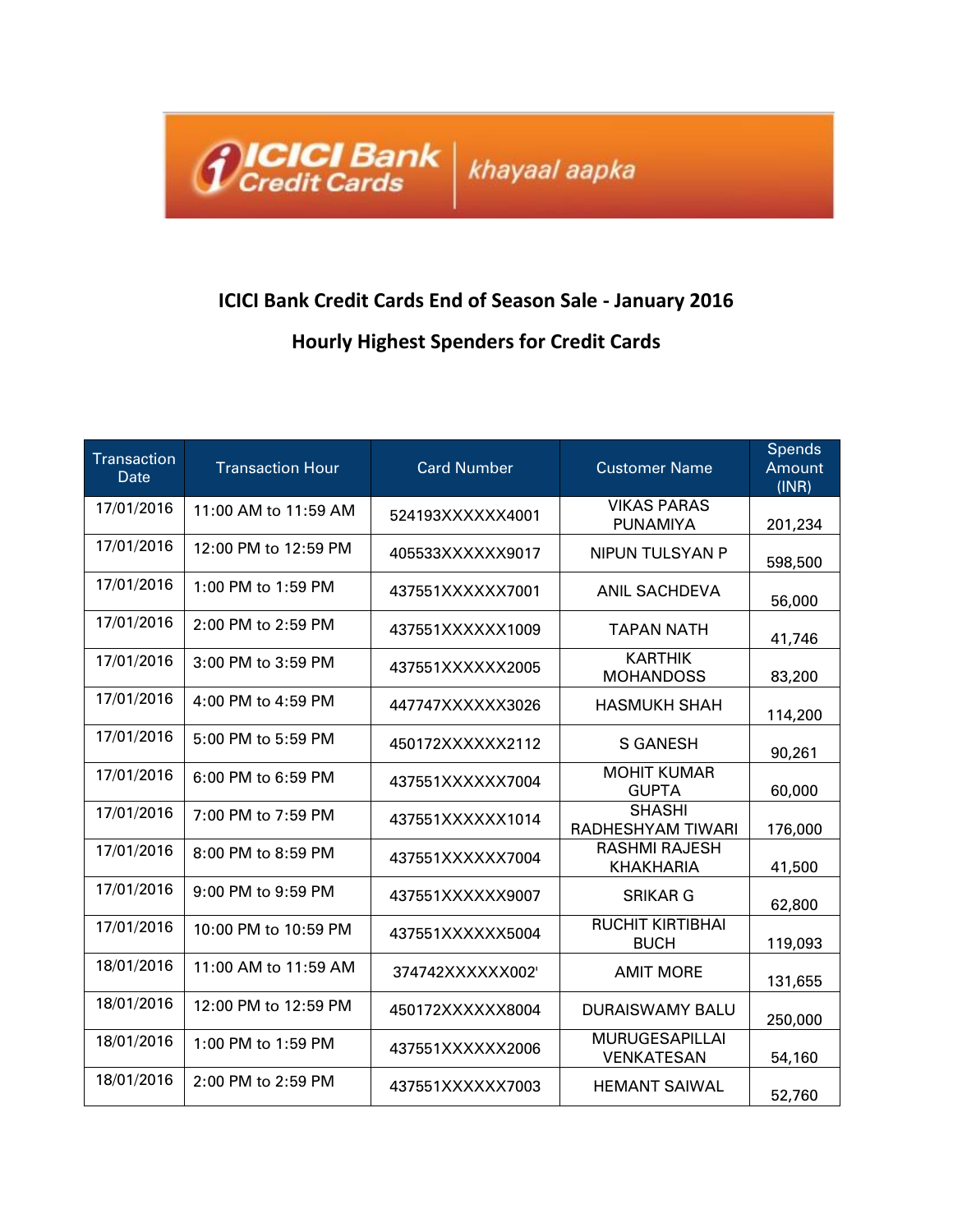| 18/01/2016 | 3:00 PM to 3:59 PM   | 523951XXXXXX6003 | <b>ROHIT KUMAR</b>                                      |           |
|------------|----------------------|------------------|---------------------------------------------------------|-----------|
|            |                      |                  | <b>KATARIA</b>                                          | 52,520    |
| 18/01/2016 | 4:00 PM to 4:59 PM   | 523951XXXXXX5008 | <b>PASUPULATI</b><br>PRAMOD KUMAR                       | 102,560   |
| 18/01/2016 | 5:00 PM to 5:59 PM   | 437551XXXXXX9007 | <b>SUNIL PORWAL</b>                                     | 45,000    |
| 18/01/2016 | 6:00 PM to 6:59 PM   | 437551XXXXXX3011 | <b>SURESH KONKA</b>                                     | 105,180   |
| 18/01/2016 | 7:00 PM to 7:59 PM   | 437551XXXXXX2004 | <b>AMIT MATHUR</b>                                      | 127,684   |
| 18/01/2016 | 8:00 PM to 8:59 PM   | 523951XXXXXX8003 | <b>VIJAY KISHOR</b><br><b>KANDRIKAR</b>                 | 115,000   |
| 18/01/2016 | 9:00 PM to 9:59 PM   | 437551XXXXXX4009 | <b>AMMAR ISMAIL</b><br><b>SANCHAWALA</b>                | 80,746    |
| 18/01/2016 | 10:00 PM to 10:59 PM | 374740XXXXXX006  | <b>SUMER CHOUDHARY</b>                                  | 45,167    |
| 19/01/2016 | 11:00 AM to 11:59 AM | 437551XXXXXX6000 | <b>VINOD CHANDRA</b>                                    | 65,900    |
| 19/01/2016 | 12:00 PM to 12:59 PM | 437551XXXXXX6008 | <b>GAURAV MADAN</b>                                     | 60,490    |
| 19/01/2016 | 1:00 PM to 1:59 PM   | 523951XXXXXX7009 | ARINDAM<br><b>CHOWDHURY</b>                             | 53,625    |
| 19/01/2016 | 2:00 PM to 2:59 PM   | 405533XXXXXX2007 | <b>ANAND KATGERI</b>                                    | 72,136    |
| 19/01/2016 | 3:00 PM to 3:59 PM   | 437551XXXXXX4001 | RAMASUBRAMANIAN<br>R                                    | 63,000    |
| 19/01/2016 | 4:00 PM to 4:59 PM   | 474846XXXXXX2004 | <b>CHETHAN</b><br>HEERANAND                             | 58,000    |
| 19/01/2016 | 5:00 PM to 5:59 PM   | 374740XXXXXX016  | <b>SHRIDHAR NARHAR</b><br><b>JOSHI</b>                  | 101,390   |
| 19/01/2016 | 6:00 PM to 6:59 PM   | 374740XXXXXX025  | <b>VIKRAM ARVIND</b><br><b>WAGH</b>                     | 160,002   |
| 19/01/2016 | 7:00 PM to 7:59 PM   | 437551XXXXXX8001 | <b>VINESH R SHAH</b>                                    | 100,000   |
| 19/01/2016 | 8:00 PM to 8:59 PM   | 437551XXXXXX7018 | <b>BENOY IDICULLA</b>                                   | 94,900    |
| 19/01/2016 | 9:00 PM to 9:59 PM   | 450172XXXXXX6000 | <b>VIKRAM CHANDRA</b><br><b>MISRA</b>                   | 71,710    |
| 19/01/2016 | 10:00 PM to 10:59 PM | 437551XXXXXX5009 | <b>DIGVIJAY RATHORE</b>                                 | 145,207   |
| 20/01/2016 | 11:00 AM to 11:59 AM | 437551XXXXXX4005 | <b>HEMAL K PAREKH</b>                                   | 100,000   |
| 20/01/2016 | 12:00 PM to 12:59 PM | 524193XXXXXX2009 | <b>VENKATESH</b><br><b>LOKNATH</b><br><b>JARTARGHAR</b> | 100,000   |
| 20/01/2016 | 1:00 PM to 1:59 PM   | 374741XXXXXX004' | AMOL A MANJREKAR                                        | 1,146,260 |
| 20/01/2016 | 2:00 PM to 2:59 PM   | 437551XXXXXX8004 | NILESH S HEGU                                           | 65,400    |
| 20/01/2016 | 3:00 PM to 3:59 PM   | 437551XXXXXX9002 | <b>HARDIK DAVE</b>                                      | 180,000   |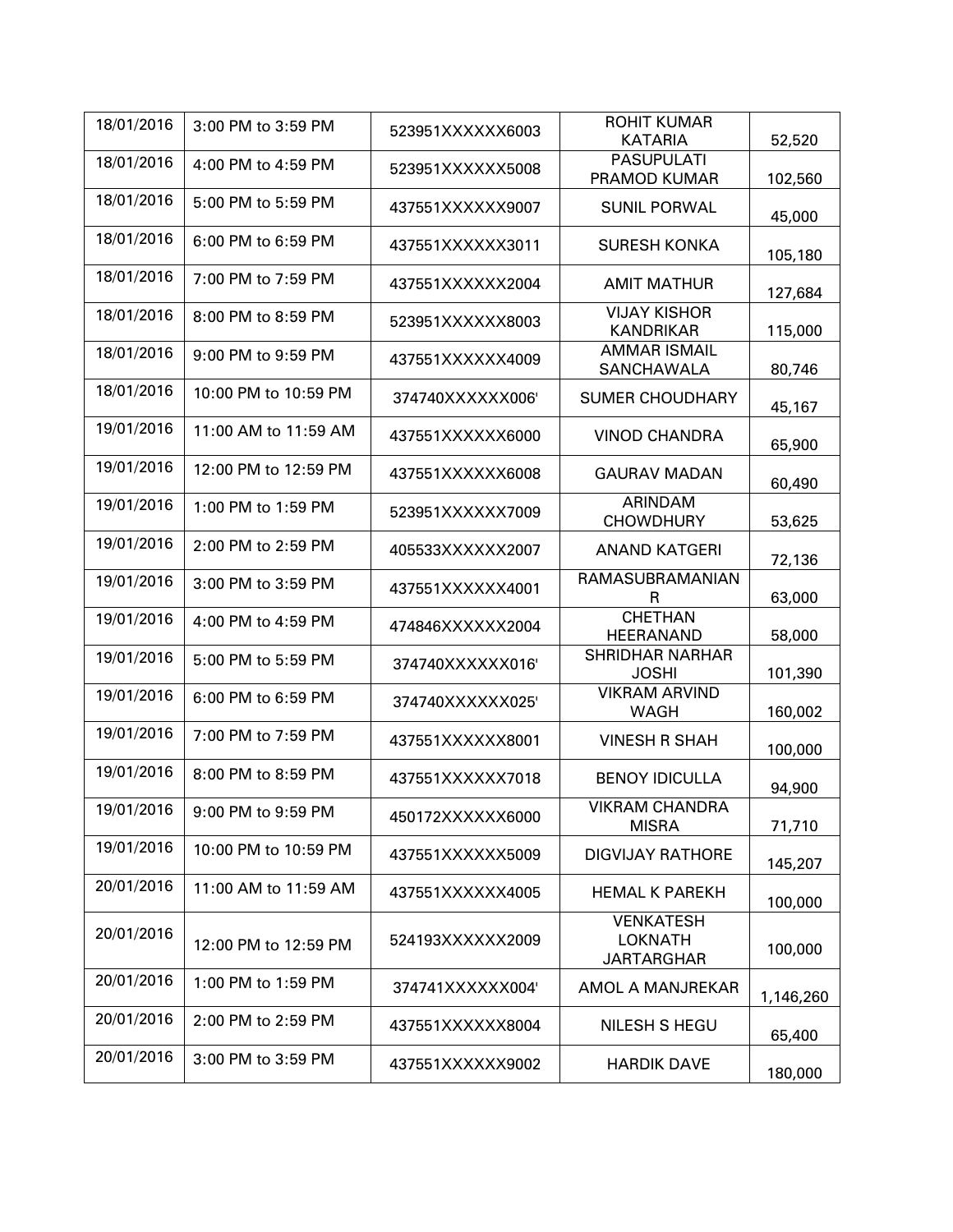| 20/01/2016 | 4:00 PM to 4:59 PM     | 437551XXXXXX0008 | <b>SUSHIL JAISWAL</b>                                  | 35,000  |
|------------|------------------------|------------------|--------------------------------------------------------|---------|
| 20/01/2016 | 5:00 PM to 5:59 PM     | 437551XXXXXX3008 | <b>NAV RATAN SHARMA</b><br><b>S/O RAM SAHAI</b>        | 306,400 |
| 20/01/2016 | 6:00 PM to 6:59 PM     | 437551XXXXXX9004 | <b>ANUJ KAPOOR</b>                                     | 75,659  |
| 20/01/2016 | 7:00 PM to 7:59 PM     | 437551XXXXXX4002 | <b>DEEPAK PAUDEL</b>                                   | 61,380  |
| 20/01/2016 | 8:00 PM to 8:59 PM     | 437551XXXXXX6008 | <b>SATISH N</b>                                        | 61,797  |
| 20/01/2016 | $9:00$ PM to $9:59$ PM | 437551XXXXXX0004 | <b>SAMBASIVA REDDY</b><br>YALAMURI                     | 200,000 |
| 20/01/2016 | 10:00 PM to 10:59 PM   | 437551XXXXXX1003 | <b>SYAM SUNDER</b>                                     | 58,064  |
| 21/01/2016 | 11:00 AM to 11:59 AM   | 523951XXXXXX1015 | N PRAVEEN                                              | 300,000 |
| 21/01/2016 | 12:00 PM to 12:59 PM   | 437551XXXXXX3007 | <b>KANDUKURI</b><br><b>MAHAMMAD</b><br><b>MUJAPHER</b> | 72,008  |
| 21/01/2016 | 1:00 PM to 1:59 PM     | 523951XXXXXX7001 | PALANI SRINIVASAN<br>P                                 | 72,450  |
| 21/01/2016 | 2:00 PM to 2:59 PM     | 524193XXXXXX1007 | <b>MITHILESH KUMAR</b><br><b>SINGH</b>                 | 55,000  |
| 21/01/2016 | 3:00 PM to 3:59 PM     | 524193XXXXXX2008 | YAKOOB ALI                                             | 57,000  |
| 21/01/2016 | 4:00 PM to 4:59 PM     | 523951XXXXXX4019 | <b>ABDUL RAHMAN</b>                                    | 52,509  |
| 21/01/2016 | 5:00 PM to 5:59 PM     | 437551XXXXXX7007 | <b>GOVINDAN D</b>                                      | 98,000  |
| 21/01/2016 | 6:00 PM to 6:59 PM     | 437551XXXXXX8002 | <b>SRIKANTH</b><br><b>GASIGANTI</b>                    | 40,600  |
| 21/01/2016 | 7:00 PM to 7:59 PM     | 524193XXXXXX0007 | N SRINIVASAN                                           | 68,800  |
| 21/01/2016 | 8:00 PM to 8:59 PM     | 377040XXXXXX009' | R A RAJAPANDIAN                                        | 83,388  |
| 21/01/2016 | 9:00 PM to 9:59 PM     | 376944XXXXXX018  | <b>ANIL ARYA</b>                                       | 677,316 |
| 21/01/2016 | 10:00 PM to 10:59 PM   | 450172XXXXXX9002 | <b>RAMAKRISHNA</b><br><b>PULIGILLA</b>                 | 40,580  |
| 22/01/2016 | 11:00 AM to 11:59 AM   | 376944XXXXXX008  | PADALA SURYA<br><b>BHAGAVAN</b>                        | 60,396  |
| 22/01/2016 | 12:00 PM to 12:59 PM   | 437551XXXXXX8008 | <b>JNANA RANJAN</b><br>PRADHAN                         | 65,000  |
| 22/01/2016 | 1:00 PM to 1:59 PM     | 437551XXXXXX9007 | <b>ASH MOHAMMAD</b><br><b>IDRISHI</b>                  | 55,000  |
| 22/01/2016 | 2:00 PM to 2:59 PM     | 437551XXXXXX2005 | SABUJ KUMAR JENA                                       | 150,000 |
| 22/01/2016 | 3:00 PM to 3:59 PM     | 405533XXXXXX3027 | <b>TALIT JAIN</b>                                      | 56,427  |
| 22/01/2016 | 4:00 PM to 4:59 PM     | 374742XXXXXX008  | <b>NEEL BHATIA</b>                                     | 192,611 |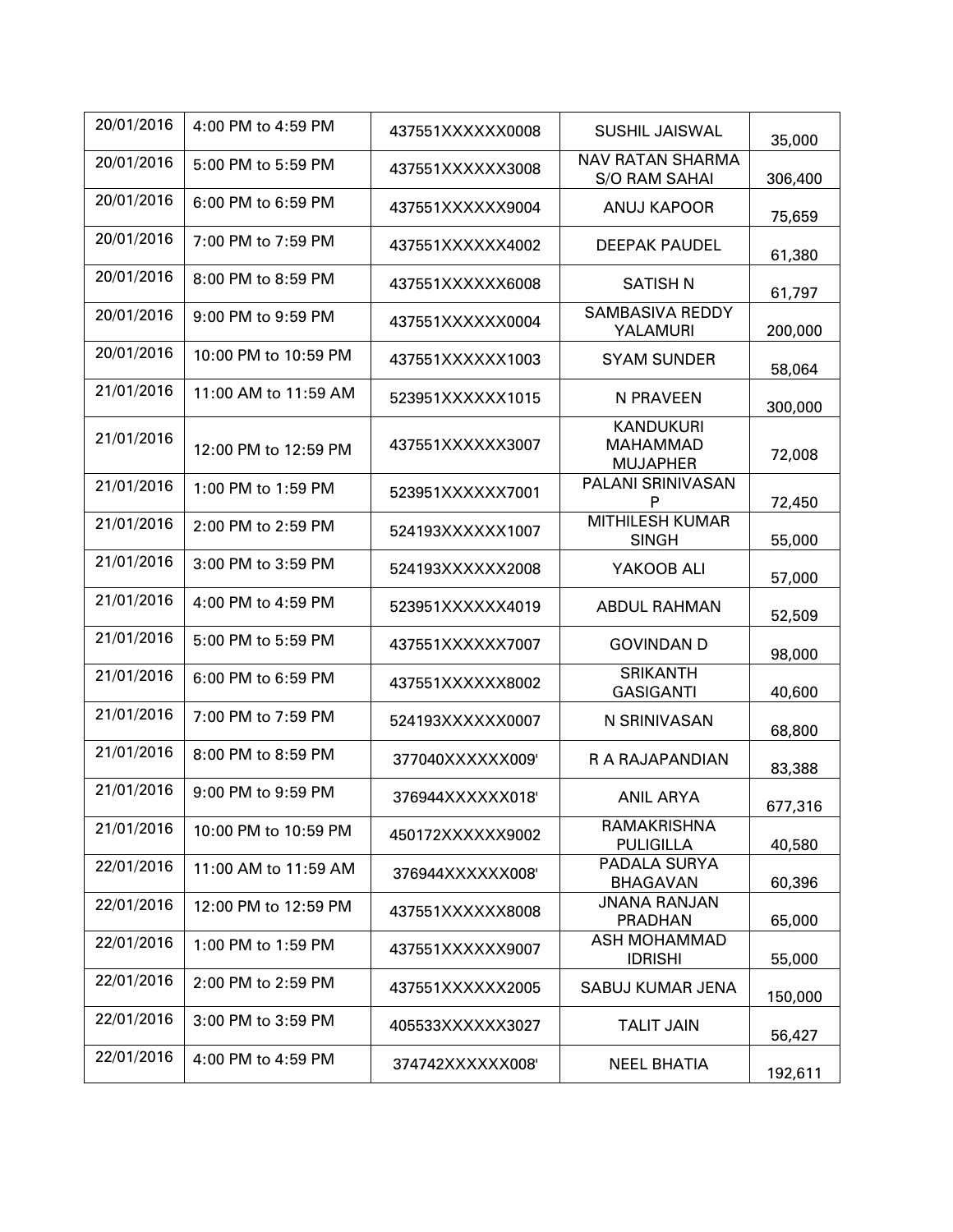| 22/01/2016 | 5:00 PM to 5:59 PM   | 437551XXXXXX5002 | <b>KIRAN KUMAR M</b>                                     |         |
|------------|----------------------|------------------|----------------------------------------------------------|---------|
| 22/01/2016 |                      |                  | EAGA<br><b>MADHUSUDHAN</b>                               | 56,041  |
|            | 6:00 PM to 6:59 PM   | 524193XXXXXX3003 | <b>NAIDUM</b>                                            | 85,439  |
| 22/01/2016 | 7:00 PM to 7:59 PM   | 437551XXXXXX4000 | <b>MOHAMMAD HANIF</b><br><b>SHABBIR AHMAD</b>            | 62,922  |
| 22/01/2016 | 8:00 PM to 8:59 PM   | 437551XXXXXX6006 | <b>BALAJI VIKRAM P</b>                                   | 70,000  |
| 22/01/2016 | 9:00 PM to 9:59 PM   | 437551XXXXXX4000 | TALAKKOKULA<br><b>DAMODAR</b>                            | 46,249  |
| 22/01/2016 | 10:00 PM to 10:59 PM | 437551XXXXXX9005 | <b>VENGATESH RSV</b>                                     | 30,750  |
| 23/01/2016 | 11:00 AM to 11:59 AM | 437551XXXXXX1003 | E PRAVEENKUMAR                                           | 40,554  |
| 23/01/2016 | 12:00 PM to 12:59 PM | 437551XXXXXX4000 | <b>MOHD AKBAR</b><br><b>SULAIMAN</b>                     | 173,327 |
| 23/01/2016 | 1:00 PM to 1:59 PM   | 524193XXXXXX3008 | <b>ASHOK</b><br><b>VIJAYSHANKER</b><br><b>SRIVASTAVA</b> | 50,226  |
| 23/01/2016 | 2:00 PM to 2:59 PM   | 437551XXXXXX8000 | <b>RESHAM PUGLIA</b>                                     | 268,336 |
| 23/01/2016 | 3:00 PM to 3:59 PM   | 437551XXXXXX6000 | <b>HAREESH</b><br><b>CHOWDARY M</b>                      | 53,200  |
| 23/01/2016 | 4:00 PM to 4:59 PM   | 524193XXXXXX9007 | <b>AJIT RANJITSINH</b><br><b>PARMAR</b>                  | 35,500  |
| 23/01/2016 | 5:00 PM to 5:59 PM   | 524193XXXXXX6007 | <b>NITIN DAMODAR</b><br><b>KOTHARI</b>                   | 96,388  |
| 23/01/2016 | 6:00 PM to 6:59 PM   | 524193XXXXXX9008 | <b>ARUN GUPTA</b>                                        | 72,000  |
| 23/01/2016 | 7:00 PM to 7:59 PM   | 437551XXXXXX7005 | <b>CHINDAM ANUSHA</b>                                    | 114,665 |
| 23/01/2016 | 8:00 PM to 8:59 PM   | 437551XXXXXX5003 | <b>VISHWANATH R</b>                                      | 71,000  |
| 23/01/2016 | 9:00 PM to 9:59 PM   | 437551XXXXXX3012 | <b>SANTOSH KUMAR</b>                                     | 73,172  |
| 23/01/2016 | 10:00 PM to 10:59 PM | 524193XXXXXX6016 | <b>SAHIL SAHNI</b>                                       | 30,522  |
| 24/01/2016 | 11:00 AM to 11:59 AM | 524193XXXXXX5008 | <b>SURUCHI A DESAI</b>                                   | 73,749  |
| 24/01/2016 | 12:00 PM to 12:59 PM | 437551XXXXXX7015 | <b>ANIRUDH</b><br><b>TAMHANKAR</b>                       | 52,500  |
| 24/01/2016 | 1:00 PM to 1:59 PM   | 437551XXXXXX9018 | <b>B VENKATESWARLU</b>                                   | 52,633  |
| 24/01/2016 | 2:00 PM to 2:59 PM   | 437551XXXXXX6005 | <b>GURUMOORTHY B</b>                                     | 55,355  |
| 24/01/2016 | 3:00 PM to 3:59 PM   | 437551XXXXXX8008 | <b>D BALAJI</b>                                          | 94,000  |
| 24/01/2016 | 4:00 PM to 4:59 PM   | 437551XXXXXX4006 | K NAVEEN REDDY                                           | 112,000 |
| 24/01/2016 | 5:00 PM to 5:59 PM   | 524193XXXXXX5004 | <b>JERIN RAPPL</b><br><b>KONNIKARA</b>                   | 62,555  |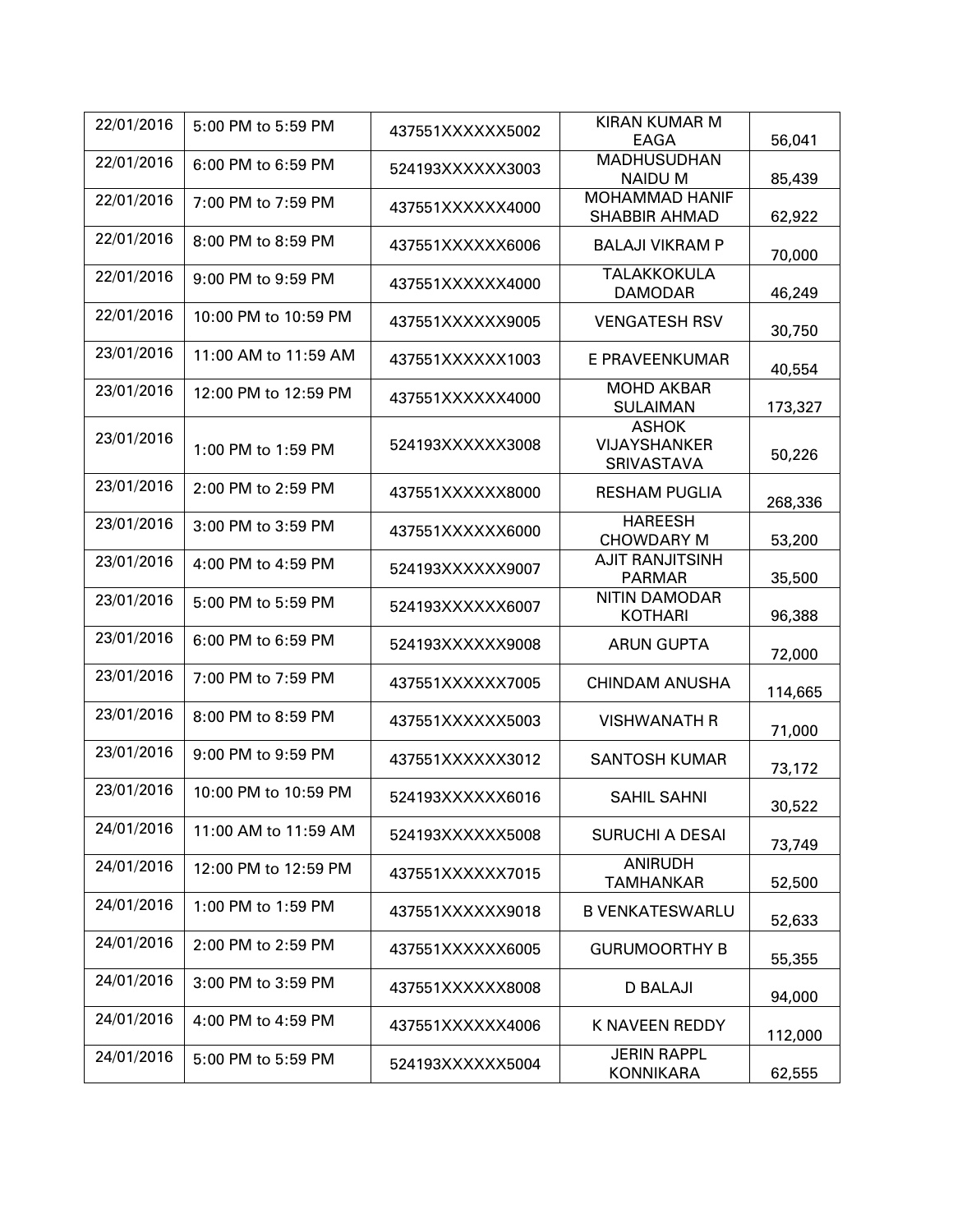| 24/01/2016 | 6:00 PM to 6:59 PM   | 437551XXXXXX3006 | <b>RAVITN</b>                                         | 73,500  |
|------------|----------------------|------------------|-------------------------------------------------------|---------|
| 24/01/2016 | 7:00 PM to 7:59 PM   | 437551XXXXXX8002 | <b>BALACHANDRAN S</b>                                 | 120,000 |
| 24/01/2016 | 8:00 PM to 8:59 PM   | 437551XXXXXX4004 | SIRAJ AHMED B K                                       | 52,031  |
| 24/01/2016 | 9:00 PM to 9:59 PM   | 437551XXXXXX0000 | <b>RAJESH PANDURANG</b><br><b>GAWADE</b>              | 56,900  |
| 24/01/2016 | 10:00 PM to 10:59 PM | 437551XXXXXX5004 | <b>SUDARSHANAN PK</b>                                 | 113,686 |
| 25/01/2016 | 11:00 AM to 11:59 AM | 437551XXXXXX7026 | SAHIL GOYAL                                           | 92,034  |
| 25/01/2016 | 12:00 PM to 12:59 PM | 447747XXXXXX5018 | <b>DEEPAK</b><br><b>MANWADKAR</b>                     | 34,500  |
| 25/01/2016 | 1:00 PM to 1:59 PM   | 437551XXXXXX3007 | <b>NIRAJ SINGH</b><br><b>KUSHWAH</b>                  | 90,000  |
| 25/01/2016 | 2:00 PM to 2:59 PM   | 437551XXXXXX2003 | <b>MADHUMITHA</b><br><b>RAVEENDRAN</b>                | 78,000  |
| 25/01/2016 | 3:00 PM to 3:59 PM   | 437551XXXXXX3016 | <b>MAHESH KOSGI</b>                                   | 65,169  |
| 25/01/2016 | 4:00 PM to 4:59 PM   | 437551XXXXXX2003 | <b>TLJAISON</b>                                       | 70,000  |
| 25/01/2016 | 5:00 PM to 5:59 PM   | 524193XXXXXX0003 | VEERASWAMY<br>SELVA NARAYANAN                         | 105,100 |
| 25/01/2016 | 6:00 PM to 6:59 PM   | 437551XXXXXX2000 | <b>BEENA DEVI SHARMA</b>                              | 370,000 |
| 25/01/2016 | 7:00 PM to 7:59 PM   | 437551XXXXXX4006 | <b>ATUL MISRA</b>                                     | 190,000 |
| 25/01/2016 | 8:00 PM to 8:59 PM   | 437551XXXXXX7007 | <b>SURYA PRAKASH K</b>                                | 100,000 |
| 25/01/2016 | 9:00 PM to 9:59 PM   | 437551XXXXXX6018 | <b>SATYAJIT H</b><br><b>CHOUDHURY</b>                 | 68,135  |
| 25/01/2016 | 10:00 PM to 10:59 PM | 437551XXXXXX5005 | <b>JASWINDER PAL</b><br><b>SINGH</b>                  | 101,150 |
| 26/01/2016 | 11:00 AM to 11:59 AM | 437551XXXXXX0006 | <b>NILESH</b><br><b>RAMCHANDRA</b><br><b>KULKARNI</b> | 172,182 |
| 26/01/2016 | 12:00 PM to 12:59 PM | 437551XXXXXX9002 | <b>SHAMBHU SANKAR</b>                                 | 44,097  |
| 26/01/2016 | 1:00 PM to 1:59 PM   | 437551XXXXXX3009 | <b>DEVULAPALLI RAVI</b>                               | 103,000 |
| 26/01/2016 | 2:00 PM to 2:59 PM   | 374742XXXXXX007  | <b>DHIRAJ ANUPAM</b><br><b>GANERIWALA</b>             | 114,788 |
| 26/01/2016 | 3:00 PM to 3:59 PM   | 437551XXXXXX8004 | RAJESH G                                              | 70,000  |
| 26/01/2016 | 4:00 PM to 4:59 PM   | 523951XXXXXX8003 | <b>ABHISHEK RAI</b>                                   | 104,366 |
| 26/01/2016 | 5:00 PM to 5:59 PM   | 523951XXXXX4005  | <b>ASHOK KUMAR</b><br><b>BANSAL</b>                   | 80,500  |
| 26/01/2016 | 6:00 PM to 6:59 PM   | 437551XXXXXX6017 | <b>ROHIT JAIN</b>                                     | 58,269  |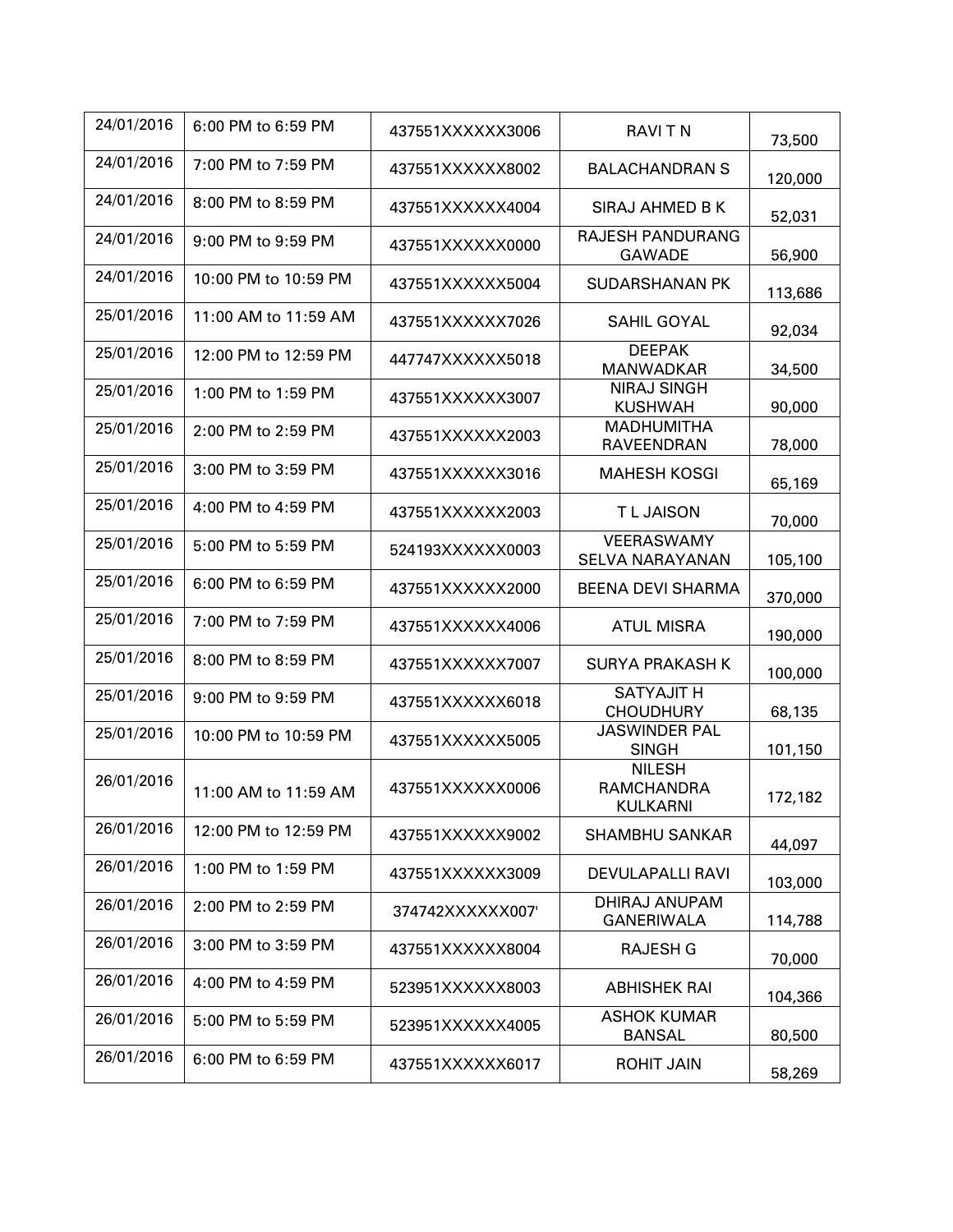| 26/01/2016 | 7:00 PM to 7:59 PM   | 523951XXXXXX6003 | <b>KURUGODU</b><br>SHETTAR NAGARAJ       | 90,000  |
|------------|----------------------|------------------|------------------------------------------|---------|
| 26/01/2016 | 8:00 PM to 8:59 PM   | 437551XXXXXX4004 | <b>ARUNKUMARSS SS</b>                    | 82,407  |
| 26/01/2016 | 9:00 PM to 9:59 PM   | 437551XXXXXX9009 | <b>SESHADRITE</b>                        | 76,463  |
| 26/01/2016 | 10:00 PM to 10:59 PM | 523951XXXXXX3004 | <b>DHARMALA</b><br>SURYANARAYANA         | 97,449  |
| 27/01/2016 | 11:00 AM to 11:59 AM | 437551XXXXXX4019 | <b>LAXMAN RAJ</b>                        | 45,000  |
| 27/01/2016 | 12:00 PM to 12:59 PM | 437551XXXXXX7001 | <b>UJWAL KARRE</b>                       | 121,500 |
| 27/01/2016 | 1:00 PM to 1:59 PM   | 524193XXXXXX0005 | <b>IMRAN AHMAD</b><br><b>SIDDIQUI</b>    | 73,700  |
| 27/01/2016 | 2:00 PM to 2:59 PM   | 437551XXXXXX6014 | <b>KANDULA DINESH</b>                    | 81,000  |
| 27/01/2016 | 3:00 PM to 3:59 PM   | 437551XXXXXX0008 | <b>SANJAY KUMAR</b><br><b>SINGH</b>      | 62,548  |
| 27/01/2016 | 4:00 PM to 4:59 PM   | 437551XXXXXX6000 | <b>RAMESH L</b>                          | 50,000  |
| 27/01/2016 | 5:00 PM to 5:59 PM   | 437551XXXXXX4001 | <b>SHARATH BABU</b>                      | 56,000  |
| 27/01/2016 | 6:00 PM to 6:59 PM   | 374740XXXXXX001  | <b>AMANJOT SINGH</b><br>GILL             | 60,743  |
| 27/01/2016 | 7:00 PM to 7:59 PM   | 437551XXXXXX5008 | <b>ASHOK K BARIMAR</b>                   | 57,500  |
| 27/01/2016 | 8:00 PM to 8:59 PM   | 437551XXXXXX7007 | K MADHUKAR REDDY                         | 96,000  |
| 27/01/2016 | 9:00 PM to 9:59 PM   | 437551XXXXXX0006 | <b>KAITHEY PRAMOD</b><br><b>REDDY</b>    | 58,250  |
| 27/01/2016 | 10:00 PM to 10:59 PM | 523951XXXXXX6001 | <b>RAMUP P</b>                           | 45,000  |
| 28/01/2016 | 11:00 AM to 11:59 AM | 405533XXXXXX9001 | <b>IMRAN A SOORYA</b>                    | 499,500 |
| 28/01/2016 | 12:00 PM to 12:59 PM | 462986XXXXXX7019 | <b>RAMA KRISHANAN K</b><br>R             | 65,329  |
| 28/01/2016 | 1:00 PM to 1:59 PM   | 437551XXXXXX7009 | <b>MOHD AHMAR</b><br><b>ANSARI</b>       | 70,000  |
| 28/01/2016 | 2:00 PM to 2:59 PM   | 437551XXXXXX0003 | APARNA AGGARWAL                          | 70,074  |
| 28/01/2016 | 3:00 PM to 3:59 PM   | 437551XXXXXX6019 | <b>RISHAB OBHRAI</b>                     | 73,436  |
| 28/01/2016 | 4:00 PM to 4:59 PM   | 437551XXXXXX9006 | <b>ABBAS EBRAHIMBHAI</b><br><b>GADLI</b> | 67,000  |
| 28/01/2016 | 5:00 PM to 5:59 PM   | 437551XXXXXX4019 | <b>DILIP PHADKE</b>                      | 162,459 |
| 28/01/2016 | 6:00 PM to 6:59 PM   | 437551XXXXXX7009 | <b>VIRENDRA PUGLIA</b>                   | 100,173 |
| 28/01/2016 | 7:00 PM to 7:59 PM   | 437551XXXXXX9004 | <b>KATAPALLY</b><br>RAJESHWAR RAO        | 65,000  |
| 28/01/2016 | 8:00 PM to 8:59 PM   | 450172XXXXXX5000 | JITENDRA MANOHAR<br><b>BHATIA</b>        | 75,800  |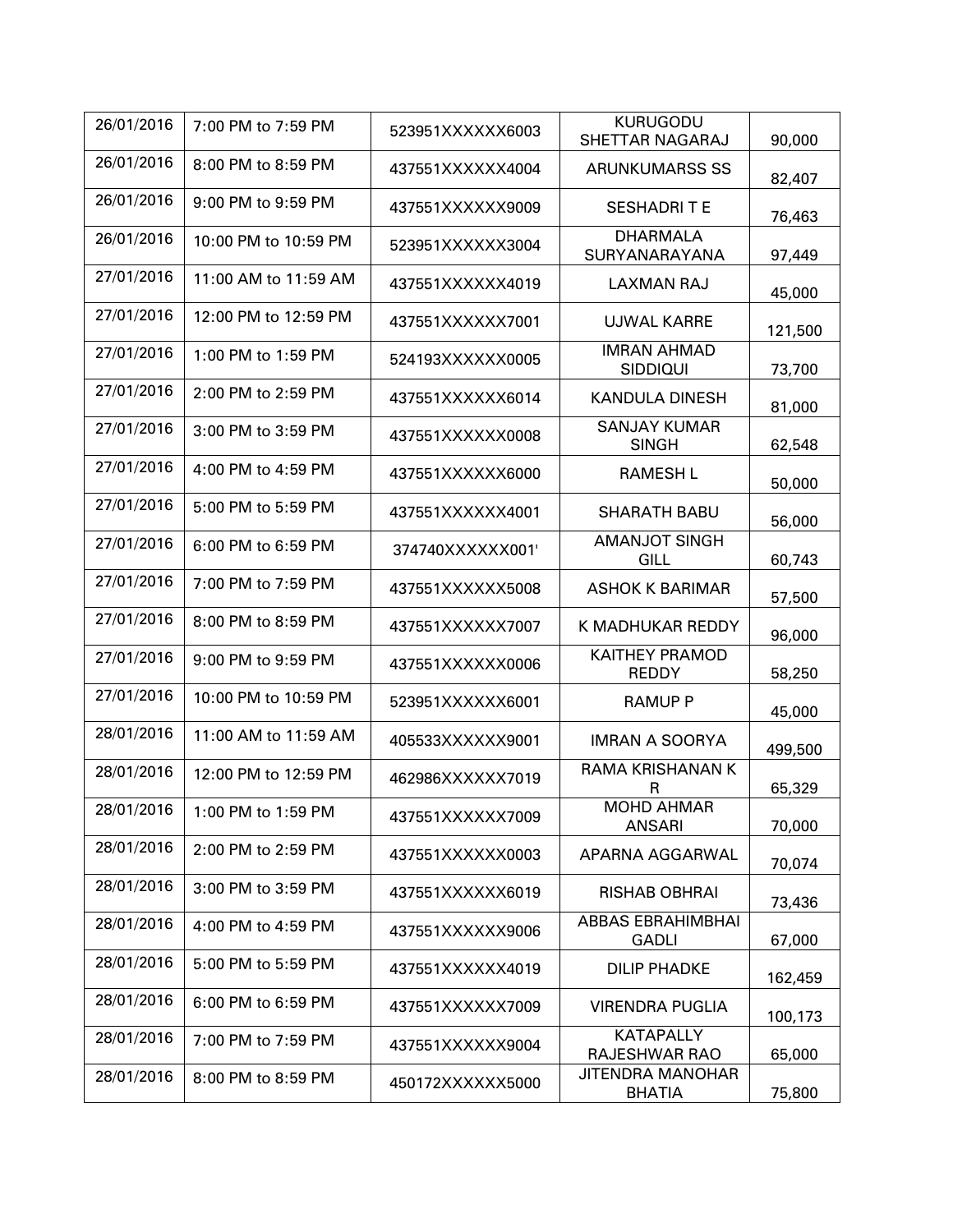| 28/01/2016 | 9:00 PM to 9:59 PM   |                  | <b>SATEESH KUMAR</b>                                  |         |
|------------|----------------------|------------------|-------------------------------------------------------|---------|
|            |                      | 437551XXXXXX5006 | <b>NALI</b>                                           | 80,000  |
| 28/01/2016 | 10:00 PM to 10:59 PM | 437551XXXXXX0003 | <b>GEETHA MOHAN</b>                                   | 101,347 |
| 29/01/2016 | 11:00 AM to 11:59 AM | 462986XXXXXX6101 | <b>NEERJA PAWHA</b><br><b>JETLEY</b>                  | 155,311 |
| 29/01/2016 | 12:00 PM to 12:59 PM | 524193XXXXXX4000 | <b>JINENDRA JAIN</b>                                  | 120,500 |
| 29/01/2016 | 1:00 PM to 1:59 PM   | 437551XXXXXX6007 | <b>SAMIR PRATAPRAI</b><br><b>UPADHYAY</b>             | 95,000  |
| 29/01/2016 | 2:00 PM to 2:59 PM   | 450172XXXXXX6010 | NIKHIL AWADHOOT<br><b>SHRIRAO</b>                     | 135,139 |
| 29/01/2016 | 3:00 PM to 3:59 PM   | 523951XXXXXX1001 | <b>NAGENDRA P</b>                                     | 70,000  |
| 29/01/2016 | 4:00 PM to 4:59 PM   | 405533XXXXXX9000 | <b>KETAN LALCHAND</b><br><b>PARIKH</b>                | 363,260 |
| 29/01/2016 | 5:00 PM to 5:59 PM   | 437551XXXXXX3005 | <b>DEEPAK</b><br><b>MOTIRAMANI</b>                    | 207,162 |
| 29/01/2016 | 6:00 PM to 6:59 PM   | 437551XXXXXX4005 | <b>MOHAMMED</b><br><b>MANZOOR AKHEEL</b>              | 81,744  |
| 29/01/2016 | 7:00 PM to 7:59 PM   | 437551XXXXXX8025 | <b>DINESH PANPALIYA</b>                               | 68,257  |
| 29/01/2016 | 8:00 PM to 8:59 PM   | 437551XXXXXX9005 | PRITI AGRAWAL                                         | 200,576 |
| 29/01/2016 | 9:00 PM to 9:59 PM   | 437551XXXXXX4004 | <b>MAHESH SHANTILAL</b><br><b>PATWA</b>               | 73,400  |
| 29/01/2016 | 10:00 PM to 10:59 PM | 450172XXXXXX2009 | <b>SURENDRA</b><br><b>AGARWAL</b>                     | 163,349 |
| 30/01/2016 | 11:00 AM to 11:59 AM | 524193XXXXXX6005 | <b>ASHISH MODI</b>                                    | 70,150  |
| 30/01/2016 | 12:00 PM to 12:59 PM | 524193XXXXXX1010 | <b>SANKA BHANU</b><br><b>PRAKASH</b>                  | 97,000  |
| 30/01/2016 | 1:00 PM to 1:59 PM   | 462986XXXXXX8015 | <b>ARUN V</b><br>SOMALWARRANJANA<br>AR                | 143,634 |
| 30/01/2016 | 2:00 PM to 2:59 PM   | 437551XXXXXX5018 | <b>MARUTI SRINIVAS</b>                                | 81,138  |
| 30/01/2016 | 3:00 PM to 3:59 PM   | 437551XXXXXX6007 | NEERAJ SHARMA                                         | 81,000  |
| 30/01/2016 | 4:00 PM to 4:59 PM   | 437551XXXXXX7006 | <b>IMTIYAZ SHEIKH</b>                                 | 56,000  |
| 30/01/2016 | 5:00 PM to 5:59 PM   | 523951XXXXXX8025 | <b>JOJU THOMAS</b>                                    | 71,731  |
| 30/01/2016 | 6:00 PM to 6:59 PM   | 437551XXXXXX4015 | <b>BRIJESH</b><br><b>RAMESHCHANDRA</b><br><b>DAVE</b> | 95,000  |
| 30/01/2016 | 7:00 PM to 7:59 PM   | 437551XXXXXX6002 | <b>AJITH P</b>                                        | 100,000 |
| 30/01/2016 | 8:00 PM to 8:59 PM   | 450172XXXXXX0019 | <b>KARTHIK PINGLE</b>                                 | 99,920  |
| 30/01/2016 | 9:00 PM to 9:59 PM   | 437551XXXXXX2003 | <b>RAMESH HARIBHAI</b><br><b>PANCHAL</b>              | 35,055  |